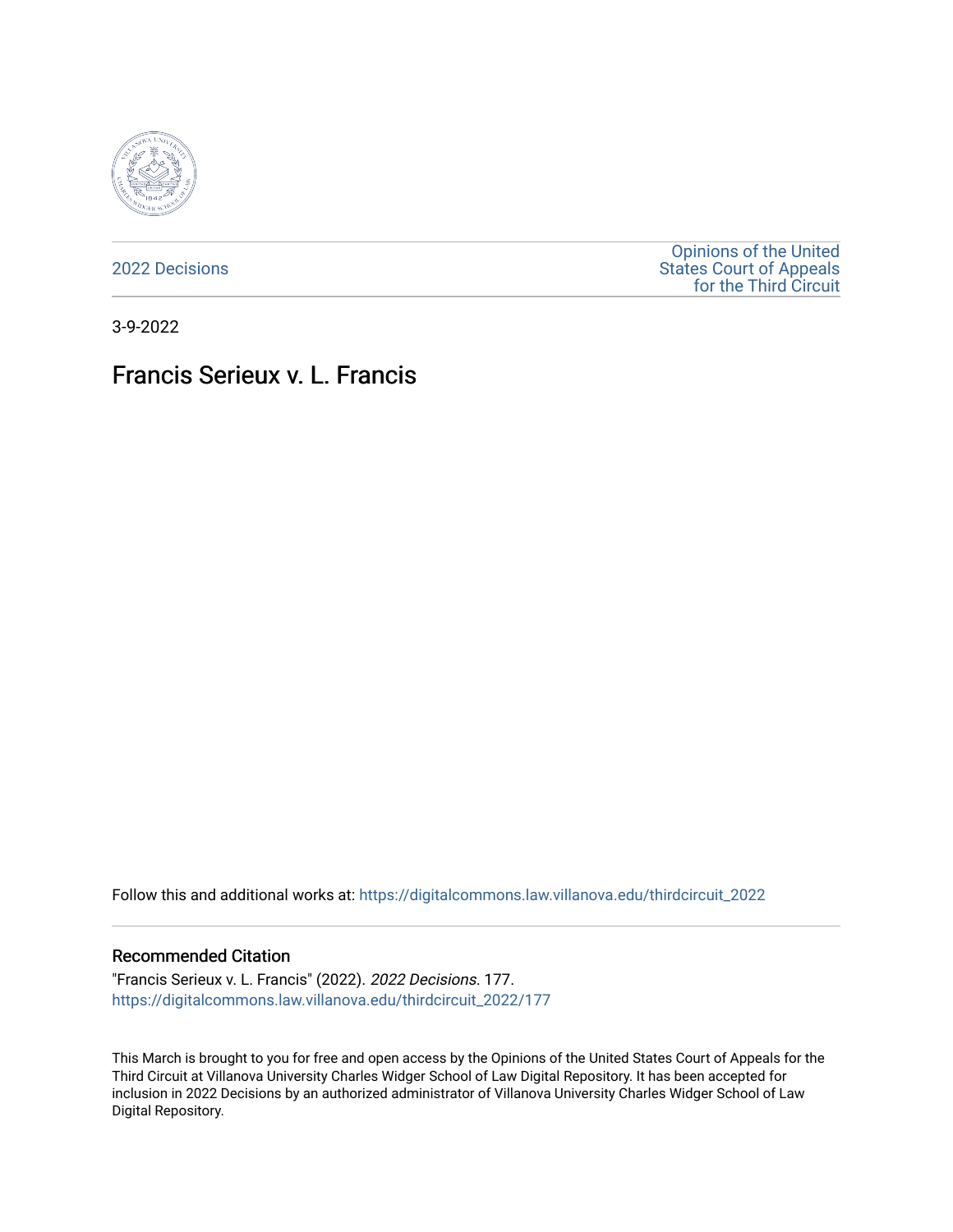## **NOT PRECEDENTIAL**

## UNITED STATES COURT OF APPEALS FOR THE THIRD CIRCUIT

No. 20-3238 \_\_\_\_\_\_\_\_\_\_\_\_\_\_\_

\_\_\_\_\_\_\_\_\_\_\_\_\_\_\_\_

FRANCIS B. SERIEUX, *Appellant*

v.

SGT. L. FRANCIS; JANE DOE

\_\_\_\_\_\_\_\_\_\_\_\_\_\_\_\_\_\_\_\_\_\_\_\_

On Appeal from the District Court for the Virgin Islands District Court No. 3-20-cv-00055 District Judge: Honorable Robert A. Molloy

\_\_\_\_\_\_\_\_\_\_\_\_\_\_\_\_\_\_\_\_\_\_

Submitted Pursuant to Third Circuit L.A.R. 34.1(a) on December 7, 2021

\_\_\_\_\_\_\_\_\_\_\_\_\_\_\_

Before: McKEE, RESTREPO, and SMITH, *Circuit Judges*

(Opinion filed: March 9, 2022)

OPINION\*

\_\_\_\_\_\_\_\_\_\_\_\_\_\_

\_\_\_\_\_\_\_\_\_\_\_\_\_\_

<sup>\*</sup> This disposition is not an opinion of the full Court and under I.O.P. 5.7 does not constitute binding precedent.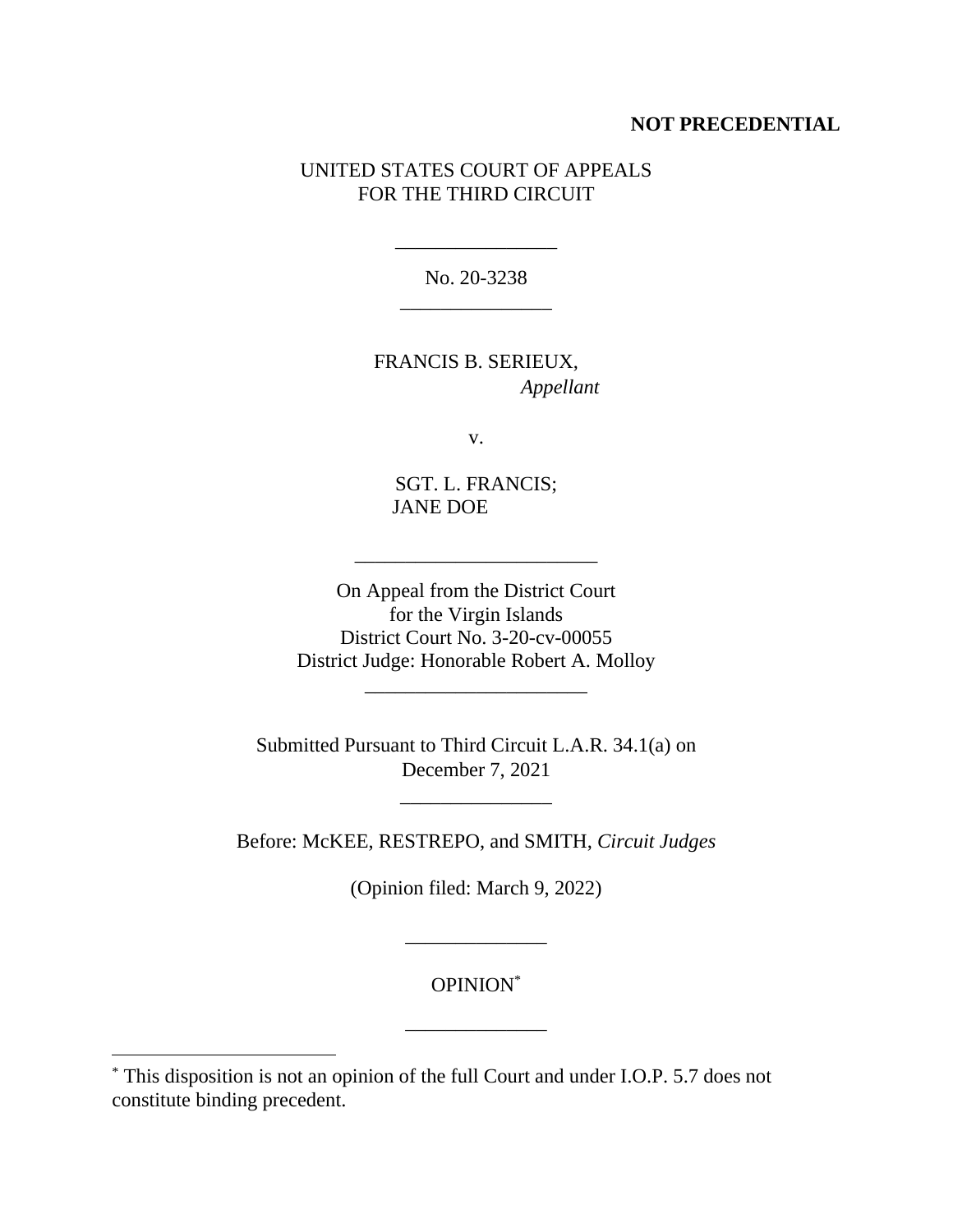## McKee, *Circuit Judge.*

Francis B. Serieux appeals the District Court's dismissal of his claim for lack of subject matter jurisdiction. Because the District Court did not err in adopting the Magistrate Judge's Report and Recommendations or denying Serieux's motion for an extension to file objections to the R & R, we will affirm.<sup>1</sup>

#### **I.**

Serieux brought a complaint against an unnamed officer, alleging that when she took a report from him she failed to put her name on the report and also quarreled with him. Magistrate Judge Miller entered an R & R recommending dismissal of Serieux's complaint for lack of subject matter jurisdiction as it failed to raise federal question or diversity jurisdiction under 28 U.S.C.  $\S$  1331 and 1332.<sup>2</sup> The R & R provided that "[a]ny objections to this  $[R \& R]$  must be filed in writing within 14 days of receipt of this notice[, and f]ailure to file objections within the specified time shall bar the aggrieved party from attacking such  $[R \& R]$  before the assigned District Court Judge."<sup>3</sup> The next day, the R & R was sent to Serieux via certified mail; thus, the deadline for Serieux to file objections was August 24, 2020.<sup>4</sup>

<sup>&</sup>lt;sup>1</sup> The Magistrate Judge screened the pleading pursuant to 28 U.S.C. § 1915(e)(2) because Serieux is proceeding *pro se in forma pauperis*. The District Court reviewed *de novo* only those portions of the R & R to which the party has objected. Fed. R. Civ. P. 72(b)(3). We have jurisdiction to review the District Court's order under 28 U.S.C. § 1291.

<sup>2</sup> R & R, *Serieux v. Doe*, No. 3:20-cv-00055, 2020 WL 6864536, at \*3 (Dist. C. V.I. Aug. 5, 2020) (Miller, Mag. J.).

<sup>3</sup> *Id.*

<sup>4</sup> *Serieux v. Jane Doe*, No. 3:20-cv-00055, 2020 WL 5016918, at \*3 (Dist. C. V.I. Aug. 25, 2020).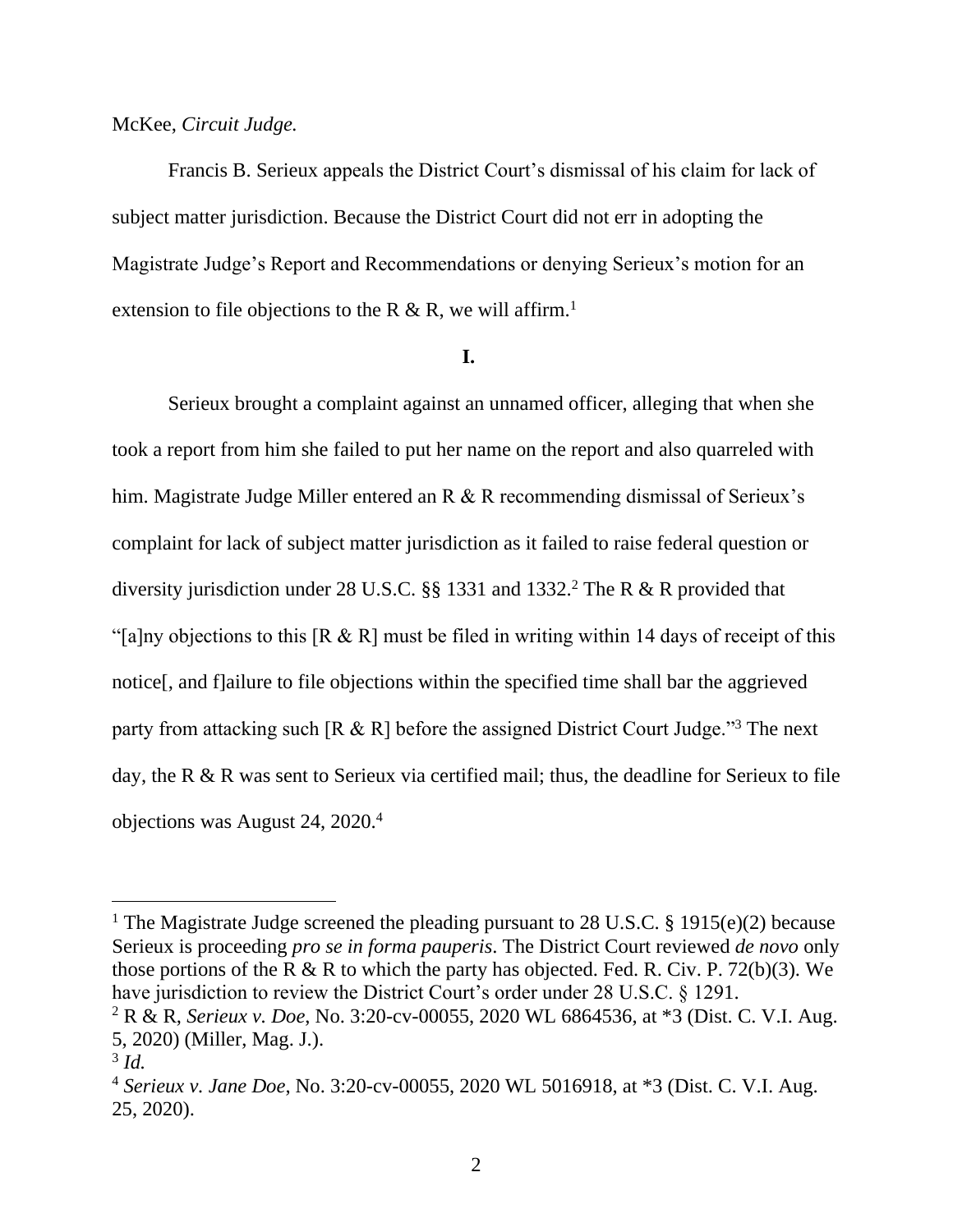On August 18, Serieux filed a motion for a one-month extension to file his objections. He claimed he was awaiting copies of his complaints for the Court, as he was sent the wrong documents and the print was too small from him to read. He also claimed that it was impossible for him to correct the complaints for his twenty-four cases within the prescribed fourteen days.<sup>5</sup>

On August 25, the District Court adopted the R & R and dismissed Serieux's complaint for lack of subject matter jurisdiction.<sup>6</sup> The Court also concluded that Serieux had not established good cause for an extension to file objections to the R & R.<sup>7</sup>

#### **II.**

Serieux raises two issues on appeal: (1) the dismissal of his complaint for lack of subject matter jurisdiction, and (2) the denial of his motion for an extension to file objections to the R & R. We review a dismissal for lack of subject matter jurisdiction *de novo*<sup>8</sup> and a denial of the motion for an extension for abuse of discretion.<sup>9</sup> Serieux cannot succeed on either issue. There is no basis for federal jurisdiction apparent on the face of Serieux's complaint; there are neither any identifiable claims under federal law, nor is there diversity of citizenship.

<sup>&</sup>lt;sup>5</sup> The District Court had 18, rather than 24, complaints docketed for Serieux.

<sup>6</sup> *Serieux v. Doe*, No. 3:20-cv-00055, 2020 WL 5016918, at \*4 (Dist. C. V.I. Aug. 25, 2020).

<sup>7</sup> *Id.* at \*3.

<sup>8</sup> *Samuel-Bassett v. Kia Motors America, Inc.*, 357 F.3d 392, 396 (3d Cir. 2004).

<sup>9</sup> *Drippe v. Tobelinski*, 604 F.3d 778, 783 (3d Cir. 2010).